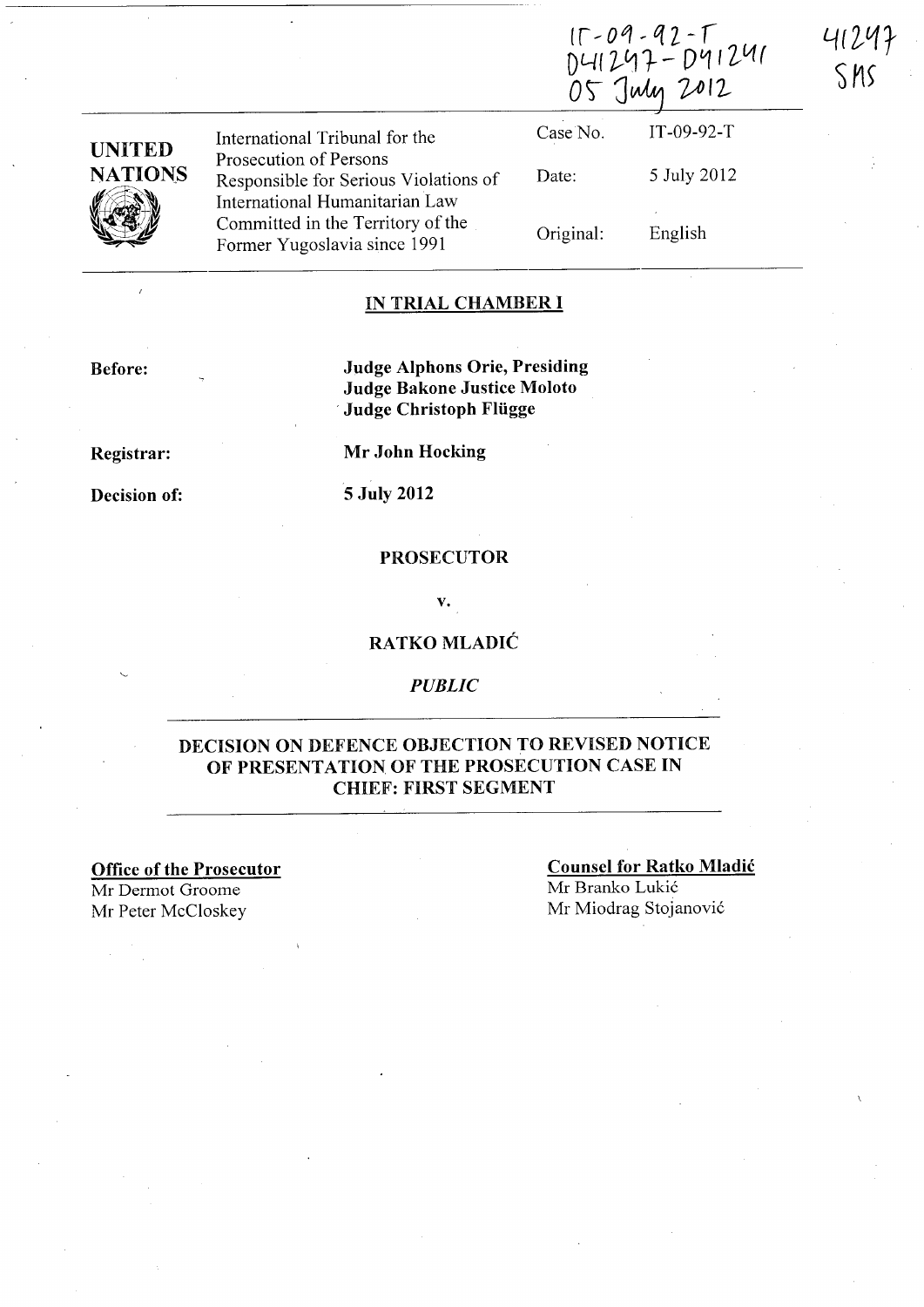### **'I. PROCEDURAL HISTORY**

1. On 22 June 2012, the Chamber issued a decision, which set the start of the Prosecution's presentation of evidence to 9 July 2012 and instructed the Prosecution to file, after consulting with the Defence, a revised notice of the order of witnesses it intends to call to testify ("Witness Order") for the period of court prior to the Summer Recess, i.e. from 9 July 2012 until 20 July 2012 ("First Segment").<sup>1</sup> On 26 June 2012, the Prosecution filed a Witness Order for the seven witnesses it intends to call during the First Segment.<sup>2</sup> On 2 July 2012, the Defence filed a motion, requesting that the testimony of three of the witnesses who are listed in the Witness Order, namely David Harland, Richard Dannatt, and Joseph Kingori, be delayed or, in the alternative, that the Defence cross-examination of these witnesses be delayed until a later date ("Motion").<sup>3</sup> On that same day, the Prosecution responded, requesting that the Motion be dismissed and that it be permitted to call the aforementioned witnesses as indicated in the Witness Order ("Response").<sup>4</sup>

### **11. SUBMISSIONS OF** THE **PARTIES**

2. The Defence raises a general objection to all witnesses proposed for the First Segment under Rule 92 fer of the Tribunal's Rules of Procedure and Evidence ("Rule 92 fer witness" and "Rules", respectively) on the grounds that it has had insufficient time to prepare due to the fact that there are pending Chamber decisions on Prosecution applications.<sup>5</sup> The Defence also raises the general objection that the Prosecution's recent additional disclosure of material prevents it from adequately preparing to cross-examine any First Segment witnesses.<sup>6</sup> Notwithstanding these general objections, the Defence submits in relation to proposed Rule 92 ter witnesses Christina Schmitz and Eelco Koster that it "may be able to overcome these difficulties and be prepared for these witnesses".<sup>7</sup>

3. The Prosecution takes no position as to the alleged effect of the pending Chamber decisions in relation to the Defence's ability to prepare.<sup>8</sup> In relation to the recent additional disclosure of material, the Prosecution submits that it has taken sufficient steps to accommodate the Defence's

Decision on Defence Motion for Reconsideration, 22 June 2012, p. 2.

Revised Notice of Presentation of Prosecution Case in Chief: First Segment, 26 June 2012.  $\overline{2}$ 

Defence Response and Objection to Revised Notice of Presentation of Prosecution Case in Chief: First Segment, 2  $\overline{\mathbf{3}}$ July .2012 (Public with Public Annex A), paras 15, 18,20, III. Conclusion, Annex A. The Motion is characterized as a response to the Prosecution's Witness Order. However, the Chamber considers the Defence filing, which contains requests for relief and for which there is no motion being responded to, to be a motion.

Prosecution Response to Defence Response and Objection to Revised Notice of Presentation of Prosecution Case in  $\overline{4}$ Chief: First Segment, 2 July 2012, para. 11. The Chamber notes the Prosecution's submissions regarding the characterization of the Motion and its Response. See para. 2. The Chamber considers the Prosecution submission to be a response to the Motion, see supra fn. 3.

 $\overline{\mathbf{5}}$ Motion, paras 7-9.

<sup>6</sup> Motion, paras 10-13.

 $\overline{7}$ Motion, paras 21-24.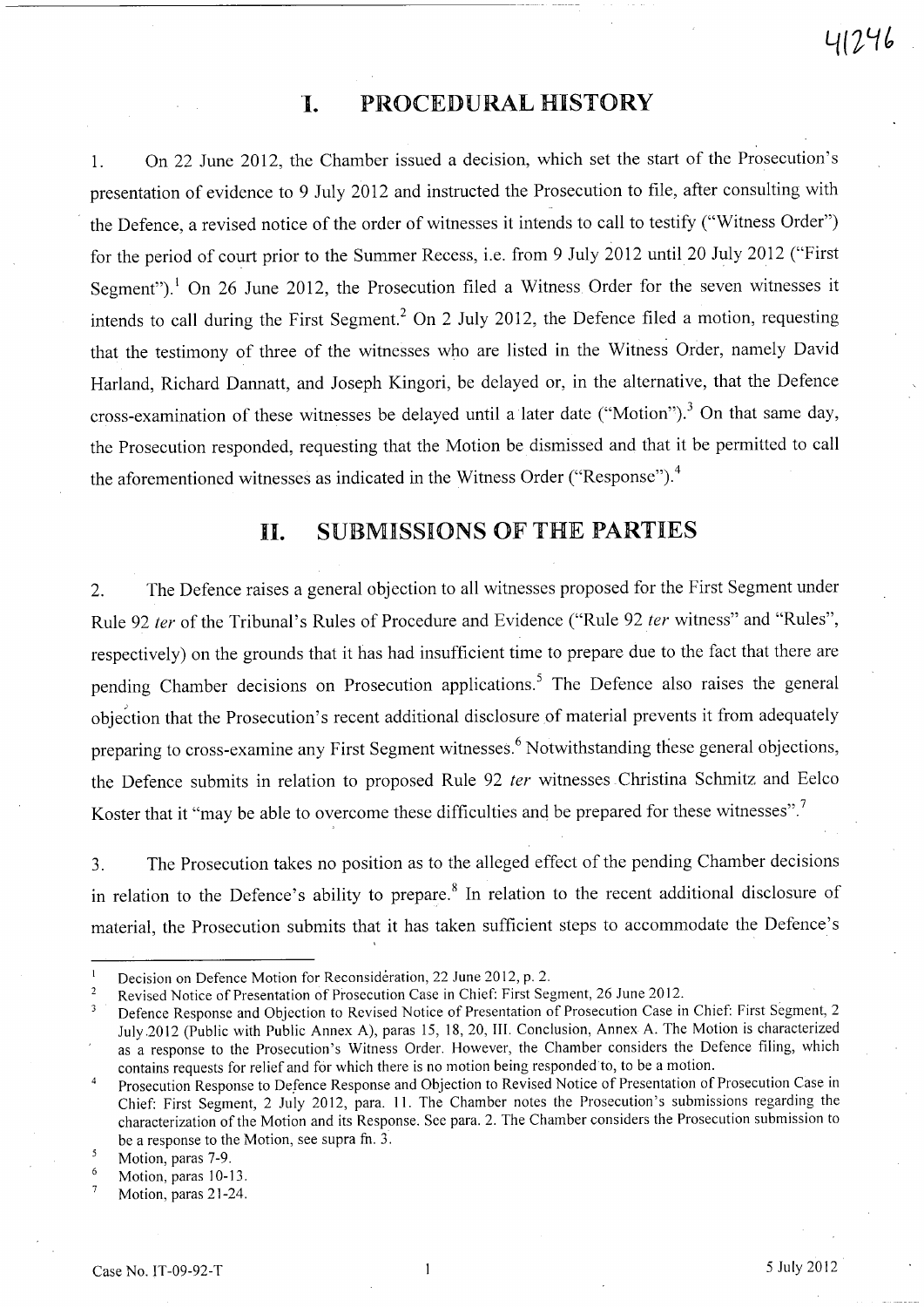right to prepare for cross-examination, namely by making senior members of its staff available to assist the Defence and by agreeing not to oppose any "reasonable" application to recall a witness for additional cross-examination.<sup>9</sup> The Prosecution's agreement not to oppose a reasonable application to recall a First Segment witness includes the three witnesses at issue in the Motion and the Prosecution asserts that this agreement ameliorates any possible prejudice to the Defence.<sup>10</sup>

#### **A. Witness David Harland**

4. The Defence objects to the calling of witness Harland on the grounds that 1) no decision has been issued on the Defence objections to the witness statement tendered with the Rule 92 ter motion; 2) witness Harland was originally proposed as the ninth witness on a prior order of witnesses for the First Segment; and 3) Defence preparations for witness Harland are affected by additional Prosecution disclosures, which allegedly involve at least 24 new documents to review.<sup>11</sup>

5. The Prosecution submits that the Defence has had "significant" preparation time, given that the relevant Rule 92 *ter* motion was filed approximately three months ago.<sup>12</sup> It further submits that any recent disclosures have been insubstantial, in that they comprise two witness statements disclosed respectively in late April and May 2012, four documents identified as Rule 68 (i) material which were disclosed on 15 June 2012, and the majority of the remainder are testimonies in other proceedings which mention the witness or his reports.<sup>13</sup>

#### **B. Witness Richard Dannatt**

6. The Defence objects to the calling of witness Dannatt on the grounds that 1) the Rule 94 *bis*  process has not been completed for this witness, noting in particular that the Defence Notice of Objection was not due until 2 July 2012; 2) witness Dannatt was originally proposed as the final witness on a prior order of witnesses for the First Segment; and 3) witness Dannatt is a "key" Prosecution expert for whom the Defence has not yet found a "counter-expert" to review the witness's findings and prepare for effective cross-examination and potential objections.<sup>14</sup>

7. The Prosecution submits that the Defence has had sufficient notice and time to prepare and, in response to the Defence objections, asserts that 1) witness Dannatt's report was timely provided to the Defence and the Defence objections relate to the timing of litigation, as opposed to any

<sup>11</sup> Motion, paras 14-15, Annex A, pp. 2-3.<br><sup>12</sup> Because para 8

 $\bf 8$ Response, para. 10.

<sup>9</sup> Response, paras 3-6.

 $^{10}$  Response, paras 7-8.

 $\frac{12}{13}$  Response, para. 8.

 $\frac{13}{14}$  Ibid.

Motion, paras 16-18, Annex A, p. 3.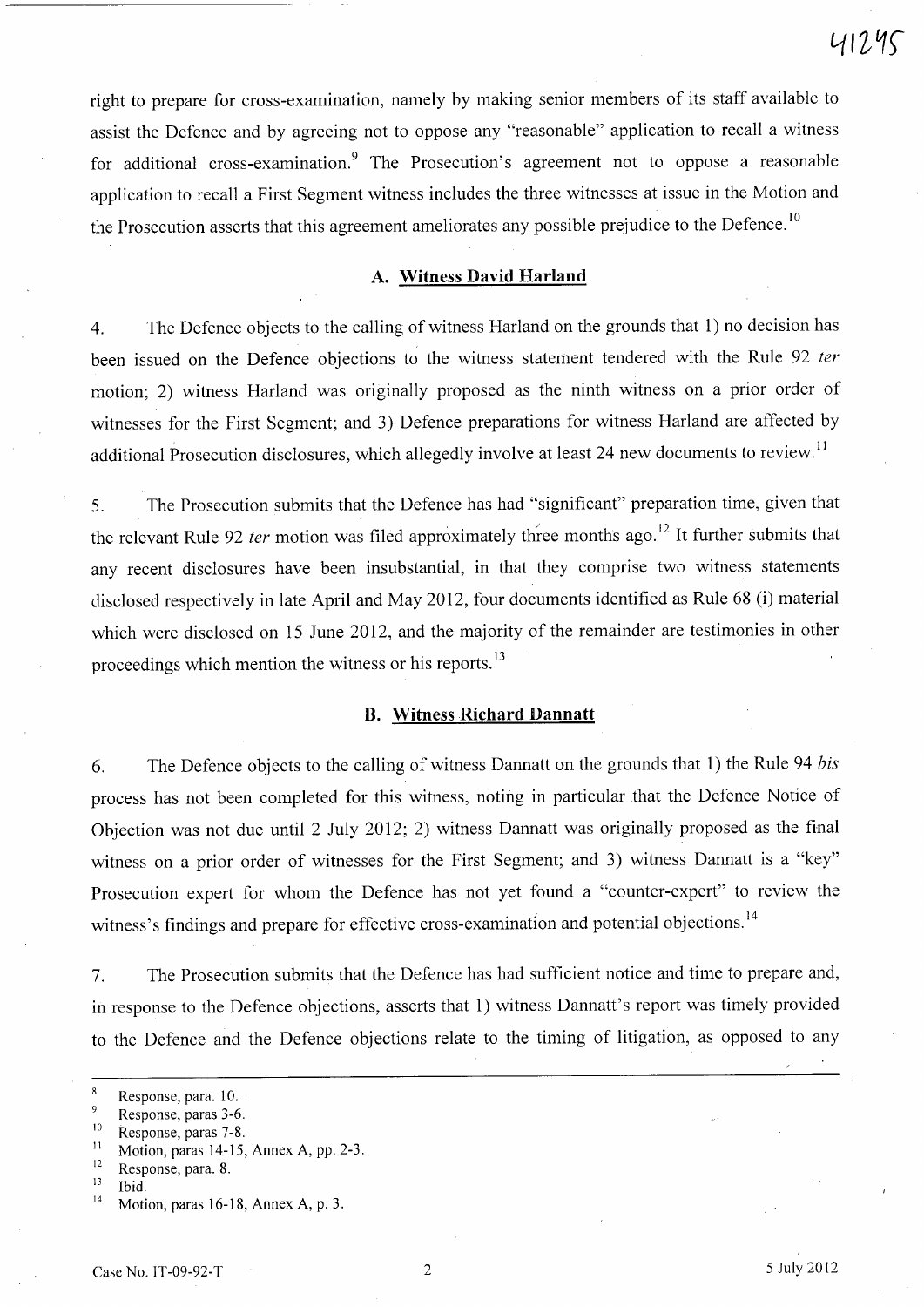disclosure issues, and 2) the projected date for witness Dannatt's testimony has not changed since the first order of witnesses for the First Segment was filed.<sup>15</sup>

#### c. Witness Joseph Kingori

8. The Defence objects to the calling of witness Kingori on the grounds that 1) no decision has been issued on the Defence objections to the witness statement and associated exhibits tendered with the relevant Rule 92 *ter* motion, and 2) Defence preparations for witness Kingori are affected by the additional Prosecution disclosures, which the Defence alleges involve at least 25 new documents. 16

9. The Prosecution submits that any recent disclosures in relation to this witness have been insubstantial and should not require significant additional preparation time, in that they mainly concern limited and discrete matters regarding witness Kingori.<sup>17</sup>

### Ill. APPLICABLE LAW

10. Article 20 (1) of the Tribunal's Statute ("Statute") provides:

The Trial Chambers shall ensure that a trial is fair and expeditious and that proceedings are conducted in accordance with the rules of procedure and evidence, with full respect for the rights of the accused and due regard for the protection of victims and witnesses.

11. Article 21 (4) of the Statute provides, in relevant part:

In the determination of any charge against the accused pursuant to the present Statute, the accused shall be entitled to the following minimum guarantees, in full equality:

(b) To have adequate time and facilities for the preparation of his defence.

12. A Trial Chamber decision regarding the scheduling of trial is discretionary; however, this discretion is limited by the obligations of Articles 20 and 21 of the Statute to ensure that a trial is fair and expeditious and that the accused has adequate time for the preparation of his case.<sup>18</sup>

### IV. DISCUSSION

13. As a preliminary matter, the Chamber notes that, on 3 July 2012, it issued its decision in relation to the Prosecution's Rule 92 ter motion for witness Harland.<sup>19</sup> However, the Chamber

 $^{15}$  Response, para. 8.

<sup>&</sup>lt;sup>16</sup> Motion, paras 19-20, Annex A, p. 4.<br><sup>17</sup> Because para  $\frac{9}{2}$ 

 $\frac{17}{18}$  Response, para. 8.

<sup>18</sup>*Augustin Ngirabatware v. the Prosecutor,* Case No. lCTR-99-54-A, Decision on Augustin Ngirabatware's Appeal of Decisions Denying Motions to Vary Trial Date, 12 May 2009 *("Ngirabatware* Decision"), para. 22.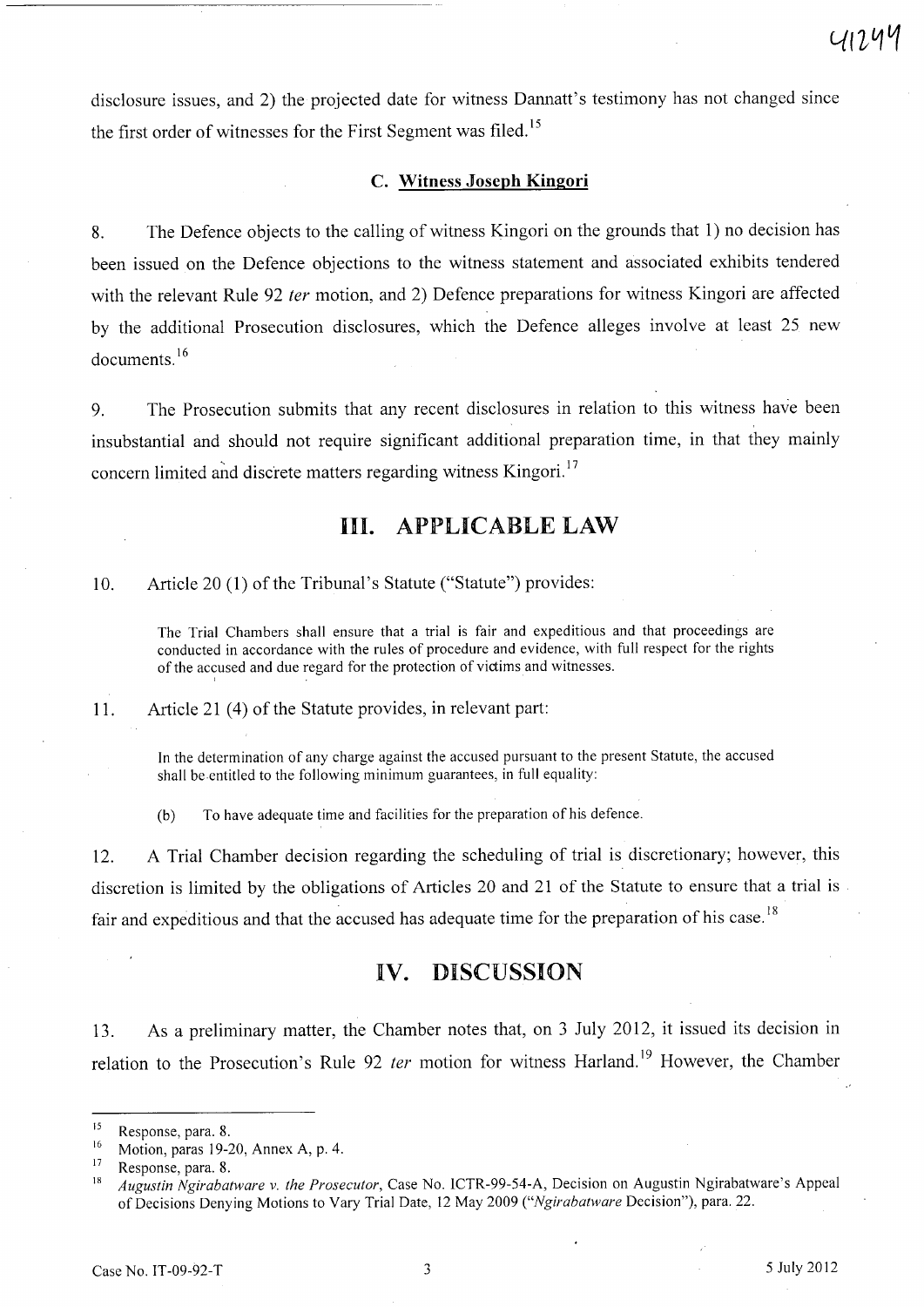understands the Defence argument to be that it has had insufficient time to prepare due to the close temporal proximity of any decision and the anticipated date of the witness's testimony, not necessarily that no decision would be issued at all prior to the witness's testimony. In relation to this general objection, the Chamber recalls the discussion in its decision in relation to witness Harland, in which it stated that "[i]n general, the Chamber understands Rule 92 ter motions to be instruments notifying the opposing party and the Chamber of evidence to be presented in written form. The opposing party prepares for the witness's testimony on the basis of the Rule 65 *ter* summary, but also on the basis of a Rule 92 ter motion. As a general rule, the opposing party should prepare for a witness's testimony assuming that the witness's full statement will be admitted into evidence."<sup>20</sup> The Chamber does not find that the absence, or only recent issuance, of a decision on any Rule 92 fer motion should have affected the Defence's ability to prepare for these, or any, witnesses. The Chamber will therefore not further consider this objection in relation to the specific witnesses whose scheduled date of testimony is opposed by the Defence.

14. Iri relation to the general objection regarding the Prosecution's recent additional disclosures for all First Segment witnesses, the Chamber notes that the Defence has, at this time, only requested specific relief in relation to witnesses Harland and Kingori. The Chamber will therefore evaluate this objection below. Finally, in relation to whether the additional disclosures are or are not "insubstantial", the Chamber cautions the parties that they should refrain from merely presenting the Chamber with conclusory statements and should focus on ensuring that the Chamber has all of the needed facts and information for it to make its own determination. In this respect, the Chamber notes that there are a number of factors, outside of the quantity of documents at issue, which impact its evaluation of additional disclosures in terms of the potential effect on Defence preparations, for example, the kind of preparation or need for investigation that is evoked by a particular document.

#### **A. Witnesses Harland and Kingori**

15. In relation to the scheduling date of witness Harland, the Chamber recalls that the Defence has been aware that this witness was proposed to be called to testify during the First Segment since 13 April 2012, when the Prosecution filed its original order of witnesses for the First Segment.<sup>21</sup> The Chamber also notes that witness Harland was originally proposed to testify on 25 June 2012 and that the Witness Order comprises a total of seven witnesses, whereas the original comprised

<sup>20</sup> Witness Harland Decision, para. 5.<br><sup>21</sup> See Presentation of Prosecution Co

<sup>&</sup>lt;sup>19</sup> See Decision with Regard to Prosecution Motion for Admission into Evidence of Witness Harland's Statement and Associated Documents, 3 July 2012 ("Witness Harland Decision").

See Presentation of Prosecution Case in Chief: First Segment, 13 April 2012 (Public with Confidential Annex A) (" 13 April 2012 Witness Order").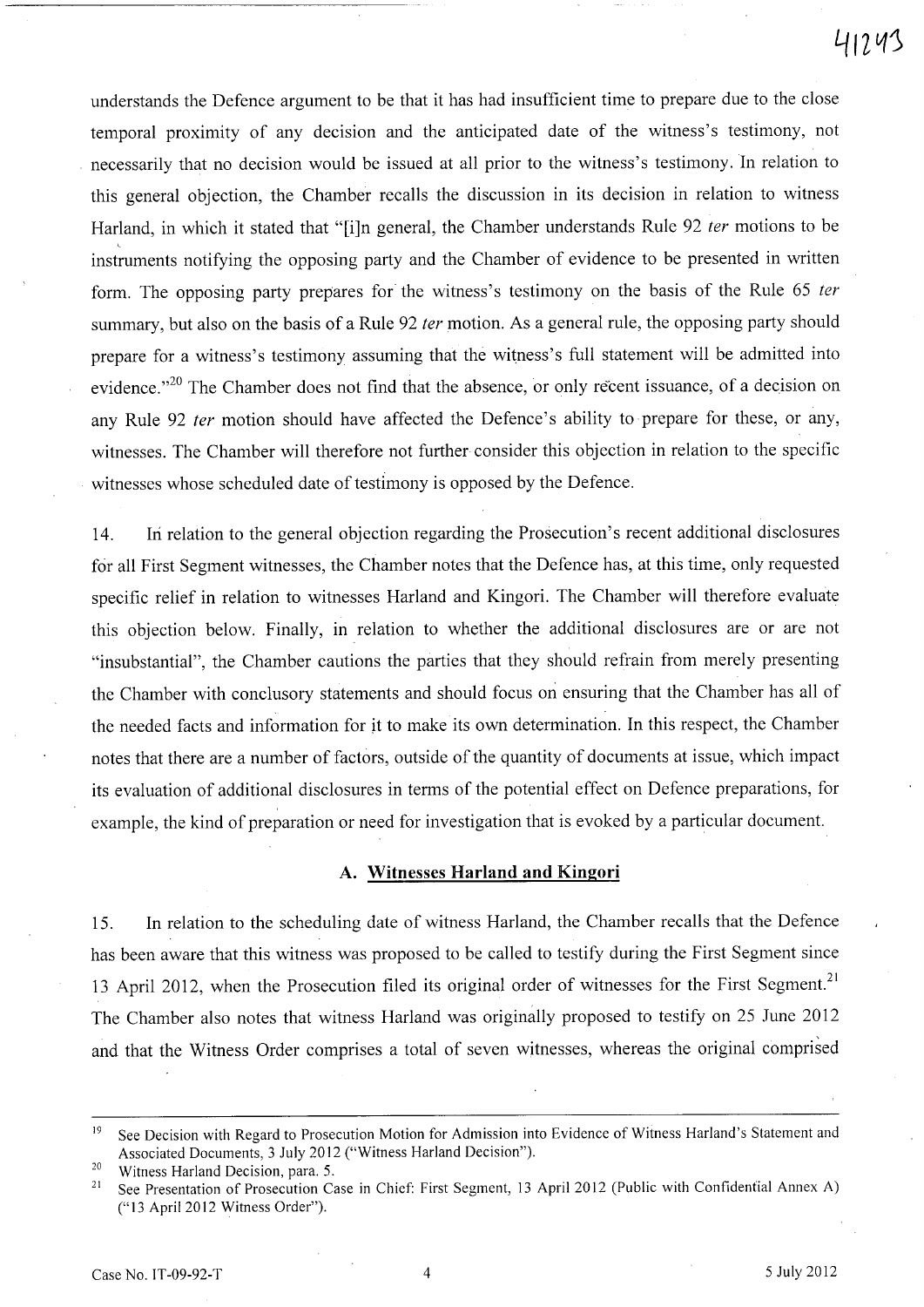twenty-three witnesses for the First Segment.<sup>22</sup> The Chamber therefore does not consider the fact that witness Harland was originally proposed as the ninth witness out of twenty-three and is now the second out of seven to have impeded or affected the Defence's ability to prepare for his testimony or to warrant delaying his testimony.

16. In relation to the recent additional disclosure concerning witnesses Harland and Kingori, the Chamber considers that the Defence has had the vast majority of the additional material at issue for several weeks in advance of the witnesses' testimony and that the total number of additional documents is less than thirty for each witness. Further, the Chamber notes that the vast majority of the total material disclosed for these witnesses was disclosed on or before late April 2012, not later than approximately two months prior to the witnesses' anticipated date of testimony. Further, the Chamber considers that the information it has received from the parties does not show, at this time, that the additional material is of such a nature as to necessitate delaying the testimony and/or crossexamination of these witnesses. The Chamber therefore considers that delaying the testimony or cross-examination of these witnesses is unwarranted. In so stating, the Chamber stresses. the distinction between a delay in the initial testimony and/or cross-examination of these witnesses and a potential recall for further cross-examination. The Chamber will consider any request by the Defence to recall witnesses Harland and Kingori for further cross-examination, taking into account the Prosecution's agreement not to oppose any reasonable application to recall a witness

#### **B. Witness Dannatt**

17. In relation to the scheduling date of witness Dannatt, the Chamber reiterates the same considerations as .those for witness Harland and further notes that the anticipated date of witness Dannatt's testimony has not changed since 13 April 2012.<sup>23</sup> The Chamber therefore does not consider that this should have affected the Defence's ability to prepare for witness Dannatt's testimony or to warrant delaying his testimony.

18. In relation to the Rule 94 *his* process objection, the Chamber considers that the relevant factors in terms of Defence preparations are that: I) the Defence has been aware of the Prosecution's intention to call the witness as an expert and had witness Dannatt's prior expert reports since at least 25 November 2011;<sup>24</sup> 2) witness Dannatt is listed on the Prosecution's witness list, which contains his Rule 65 *ter* witness summary and was filed on 10 February 2012;<sup>25</sup> 3) the

<sup>&</sup>lt;sup>22</sup> See 13 April 2012 Witness Order, para. 6, Annex A, p. v; Witness Order, para. 3, Annex A, p. i.<br><sup>23</sup> See 13 April 2012 Witness Order, Anney A, p. vij

See 13 April 2012 Witness Order, Annex A, p. vii.

<sup>&</sup>lt;sup>24</sup> See Third Prosecution Report on Pre-Trial Preparations, 25 November 2011 (Confidential with Confidential Annexes A to C), Annex C, pp. xiv-xv.

<sup>&</sup>lt;sup>25</sup> See Prosecution Witness List, 10 February 2012 (Confidential), pp. 16, 33, 37, 39.